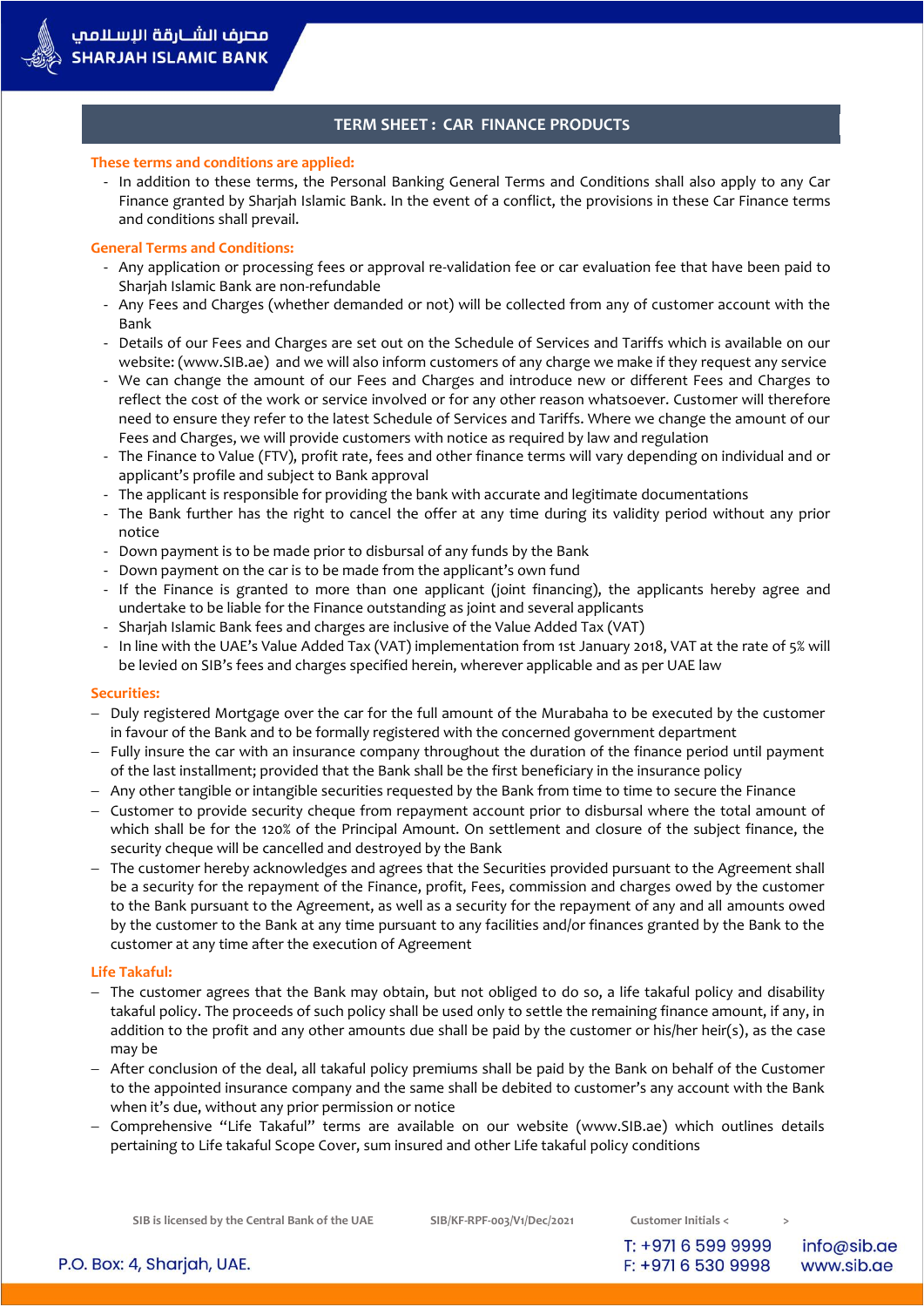

# **Events of Default:**

- Where any of the Events of Default should occur, thereof, the Bank may, at its sole discretion terminate the finance and declare the outstanding Principal Amount, the profit and any Fees or charges to be immediately due and payable whereupon the outstanding Principal Amount together with accrued profit thereon and all other sums due hereunder shall become so payable without further presentment, demand, protest or other notice of any kind, all of which are hereby expressly waived by the customer
- The Customer shall be in default should any of the following events (Event of Default) occur or be continuing:
- a) The Customer fails to make any payment towards the Finance or the Profit or any other amount hereunder when due; or
- b) Any representation or warranty made or implied by the Customer herein proves to be at any time incorrect or inaccurate or is not complied with in any respect which, in the opinion of the Bank, is material; or
- c) The Customer is unable to pay his debts as they fall due, commences negotiations with any one or more of their creditors with a view to the general readjustment or rescheduling of his indebtedness or makes a general assignment for the benefit of or a composition with his creditors or if he defaults under the terms of any guarantee whose default, in the opinion of the Bank, adversely affects the ability of the Customer to fulfil all or any of his obligations under this Agreement; or
- d) The Security provided to the Bank or any part thereof cease by any reason to be in full force and effect or any of the Security is in jeopardy or if the Customer assigns or transfers any or all the Security to any person or entity; or
- e) There shall have occurred a sale, condemnation, governmental taking, seizure, confiscation or other disposition of the car or the Customer's assets; or
- f) A judgment, payment of money order, or attachment of assets order has been issued by a competent court against the Customer; or
- g) The Customer becomes insolvent or bankrupt or has a receiver appointed for the whole or any part of the business assets or undertakings or an order of a competent court is made for the bankruptcy of the Customer; or
- h) An adverse change occurs in the Customer's legal structure or financial condition, which in the opinion of the Bank, would impair the ability of the Customer to honor his obligations to the Bank and/or to comply with the other terms and conditions of the Agreement or any of the documents referred to herein; or
- i) The Customer merges or amalgamates with any legal entity without obtaining the Bank's written consent; or
- j) The Customer fails for any reason whatsoever to register the mortgage over the car in favour of the Bank with the competent government authorities; or
- k) The Customer ceases for any reason to carry on his business or job; or
- l) Any change in the ownership of the car including inheritance;
- In the event that the Finance shall be declared due and payable in accordance with the provisions outlined above, hereof, the Bank shall be entitled to enforce all or any of the Securities and to claim for the full amount outstanding of the Finance. This shall be without prejudice to any other rights available to the Bank under the Agreement or pursuant to the laws of the United Arab Emirates
- The customer hereby acknowledges and agrees that if customer does not keep up repayments/payments on time then:
- a) The car may be repossessed, or
- b) The Bank may proceed to enforce any security given in Bank's favour, or
- c) The Bank may proceed to present any cheques provided for payments. In the event that any cheque presented by the Bank is not honored, this may result in both civil and criminal consequences for the customer
- d) Customer account will go into arrears which may affect credit rating and may limit the ability to access/obtain financing in the future

# **Notices and Correspondence:**

- All notices and correspondence whatsoever their subject shall be exchanged between the parties in writing at the addresses provided by the customer or through SMS or email at the customer's registered mobile number or email address, available in Bank's record or any other notification medium Bank may deem appropriate. Customer shall notify to the Bank of any change of its address, contact number or email address and the Bank shall act accordingly immediately after being notified thereof.
- We may at our absolute discretion vary any of the terms and conditions of the Agreement at any time by giving you 30 days prior notice. We may give notice of variation of the Agreement by any means available, including but not limited to email and secure e-message service and by publication on our website (www.SIB.ae)

**SIB is licensed by the Central Bank of the UAE SIB/KF-RPF-003/V1/Dec/2021 Customer Initials < >**

info@sib.ae www.sib.ae

P.O. Box: 4, Sharjah, UAE.

T: +971 6 599 9999 F: +971 6 530 9998